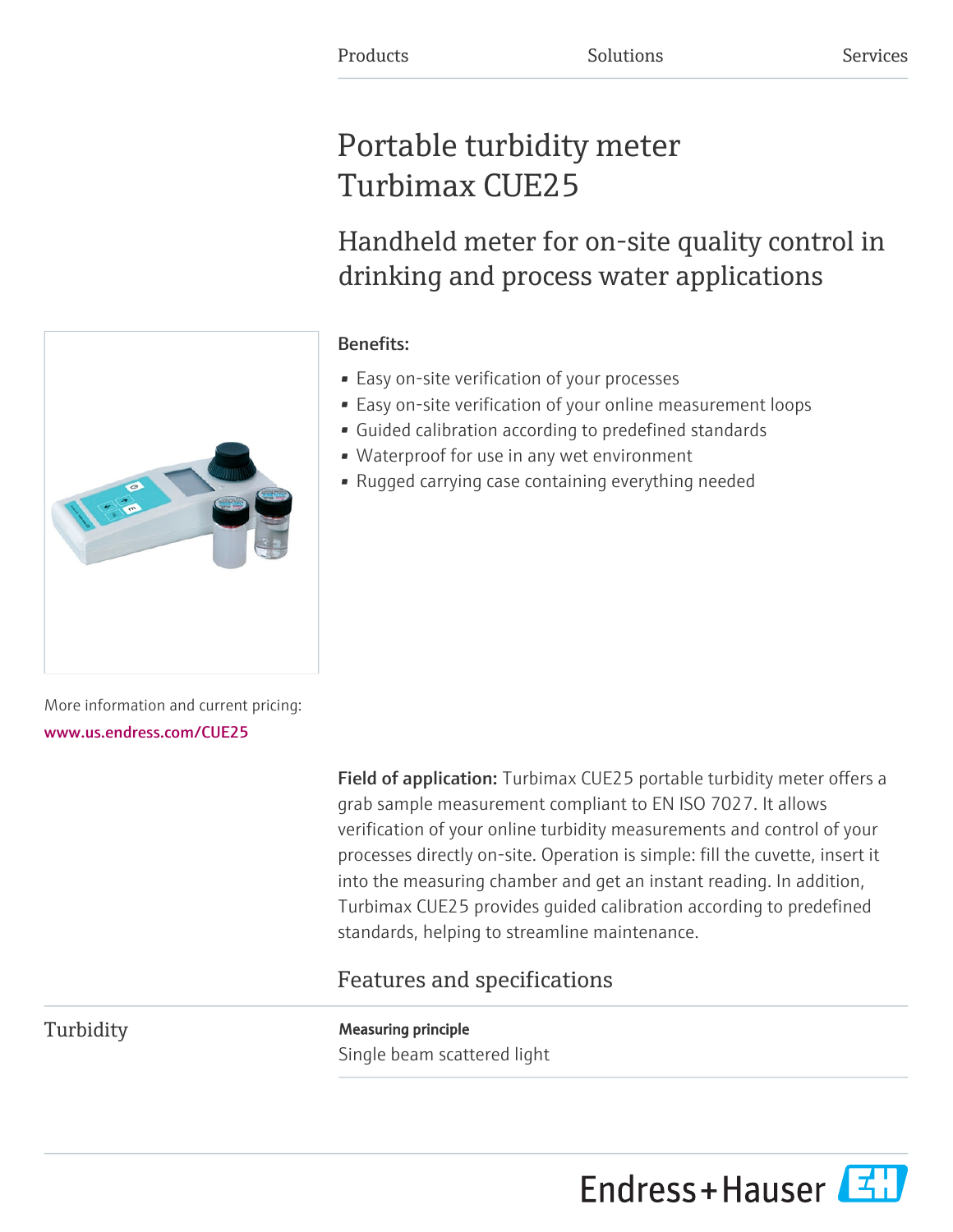## Turbidity **Application**

Turbimax CUE25 / CUE26 are compact handheld meters for the measurement of turbidity in the field. They are suitable for the following fields of application

- " Drinking water
- " Process water
- " Wastewater

### Characteristic

- " Rugged carrying case containing everything needed
- -battery pack
- -calibration standards
- -manual
- " Waterproof case provides use in any wet environment
- " Versions with infrared light source
- " Auto ranging 0.01 ... 1100 NTU
- " Simple calibration procedures
- " Reusable calibration standards
- " Long-life batteries

#### Measurement range

0.01 ... 1100 NTU/FNU

#### Measuring principle

Turbidity measurement using standardised 90° scattered light method acc. to ISO 7027/EN27027(Infrared Light)

#### Design

The transmitted infrared light beam is scattered by the solid matter particles in the medium. The scattered light beams are detected by scattered light receivers which are arranged at an angle of 90° to the light source.

#### **Material**

Instrument housing: ABS, injection molded Sample cuvette: Borosilicate glass Carry case: High density polyethylene blow molded